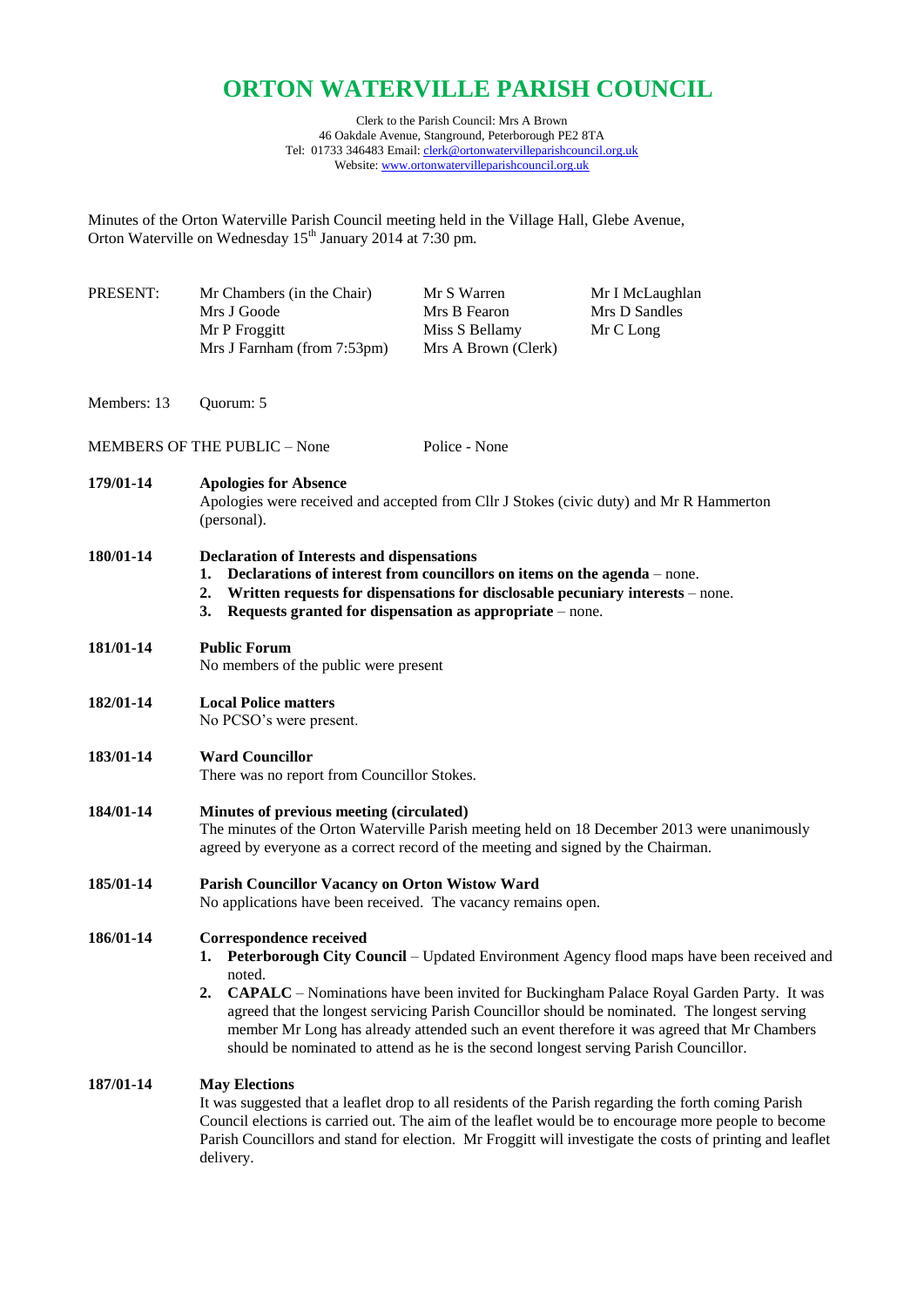## **188/01-14 Play Area Working Party**

Mrs Goode informed the meeting that although she has received another quotation she is still waiting for one further company to come back to her. She hopes that the quotations received for the refurbishment of existing equipment and the quotations for the purchase of new pieces of equipment will be collated and ready for presentation at the next meeting.

#### **189/01-14 Napier Place car park**

A response has been received from the Crown Estate Solicitors outlining their position regarding ownership of the car park and the process should the Parish Council decide to pursue the matter further. Due to the costs and implications involved in maintaining a car park it was agreed that the Clerk will contact Peterborough City Council regarding the possibility of them taking on the ownership of the car park.

#### **190/01-14 Website**

The construction of the website is nearly finished and a link has been sent to everyone to enable them to have a look at it and provide Mr Froggitt with constructive feedback. Mr Froggitt also highlighted the fact that not everyone had yet submitted photos and profiles to him for inclusion on the website.

## **191/01-14 Burial Ground**

No matters of concern were received.

## **192/01-14 Allotments**

**1. Gostwick -** No matters of concern were received.

#### **2. Cherry Orton Road**

- **a.** In November 2013 the Clerk informed Mrs Laing of the Parish Councils decision to allow her to fill in the pot holes in the allotment access road using chippings that the Parish Council would purchase. No further contact has been received from Mrs Laing regarding the repairs. It was unanimously agreed to take no further action on the matter at the moment.
- **b.** No other matters of concern were received.
- **3. Wyman Way -** No matters of concern were received.

## **193/01-14 Finance & Administration**

#### **1. Payments authorised:**

| <b>CAPALC</b>                  | Social media training                                  | £50.00   |
|--------------------------------|--------------------------------------------------------|----------|
| Anglian Water                  | Burial Ground water charges                            | £24.70   |
| Anglian Water                  | Gostwick allotments water charges                      | £78.27   |
| <b>Beebys Landscaping</b>      | Burial ground landscape maintenance                    | £273.00* |
| Clerk's salary                 | Salary - January                                       | £824.01  |
| Clerks expenses                | Reimbursements                                         | £37.20   |
| Cambridgeshire County Council  | Superannuation (Jan employer & employee contributions) | £331.20  |
| HM Revenue & Customs (for Jan) | Tax and NI                                             | £111.78  |

*\*Denotes VAT at 20%*

|                      | Income received |
|----------------------|-----------------|
| <b>Burial Ground</b> | £220.00         |
| <b>Bank Interest</b> | £0.10           |

- **3. Finance Working Party –** Mr Froggitt circulated a draft copy of the working party terms of reference. Mrs Fearon proposed several amendments to the policy. It was agreed that Mr Froggitt, Mrs Fearon and the Clerk will meet before the next meeting and agree a final draft for presentation at the next meeting.
- **4. Precept and budget for next year** *-* The budget proposal was circulated and discussed. It was proposed to earmark the £50,000 investment for developing the areas to the south and west of Gostwick allotments.

**Resolved: to earmark the £50,000 investment for the future development of the areas to the south and west of Gostwick allotments.**

**Resolved: to decrease the precept for 2014/15 by approximately 2%.**